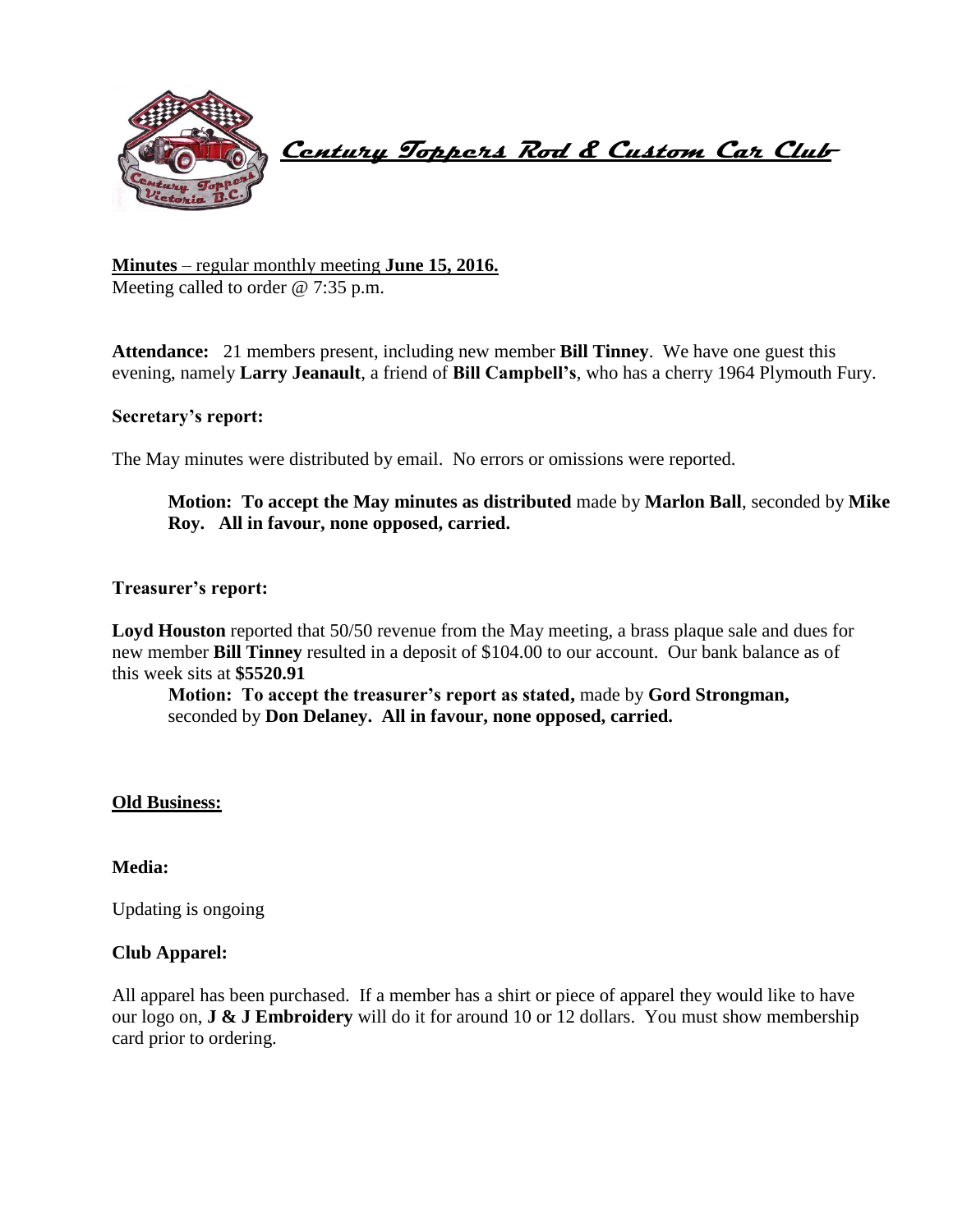### **Parade Entry:**

Thank you letters have gone out to **Totem Towing, Frank D'Argis,** and **Bill Tinney** for their help with our entry. The weather was cool with just a hint of a shower and as well, we won first place in our category. We gathered for lunch at the Sea Horse Café at Brentwood Bay following the parade. Another good showing for our club. Thanks to all who helped organize and decorate our entry.

### **Rock n Roll for little Souls:**

This car show raised an impressive \$20,000 for charity this year, which included T shirt sales of 197 units. A big thank you to **Marlin Ball** for his involvement on behalf of our club. Organization of this event has left room for improvement with the firemen not being as involved as when it was run by **Ian Farrell.** They have relied a lot on the Rogues car club to help put this event together and the members of that club are ready to pass the torch on to a new group. **Bill Campbell** was approached to see if our club would have any interest in taking over, however **Bill** declined the offer on our behalf. **Loyd** says there are two extra large T shirts left if anyone is interested.

### **Safety Inspections:**

The group gathered at the RnR Diner for breakfast, then moved on to the **Bentham** garage for the inspections. **Bill Campbell** inspected four cars with one needing a minor upgrade before receiving the approved window sticker. Thanks to **Bob Bentham** for the use of his garage.

### **Kye Bay Open House:**

A reminder that this coming Saturday is the open house at the **Campbell's** vacation home at Kye Bay between **11:30 am and 3:30 pm.**

### **Penticton Trip:**

Some members are going on the 7:00 am ferry and some are leaving on the 9:00 am. A check on road conditions at the website Drive BC might be prudent prior to deciding on the Hope - Princeton route.

### **Mission Raceway:**

The date set for this day trip is **July 30th**

### **Toppers Picnic:**

**July 3rd date.** The picnic officially starts at **11:30 am** at **Gyro Park.** Volunteers to help with parking are **Len Levere, James Robinson, and Loyd Houston.** 

The Poker run will leave at **10:00 am** from Tim Horton's at Uptown with a \$5 entry fee, winner takes all. Volunteers for the poker run are **Loyd Houston, and John Fleury,** who designed the route, **James Robinson** will record the participants, and **Bill Campbell, Al Breen, Marlin Ball,** will give out cards at the designated spots.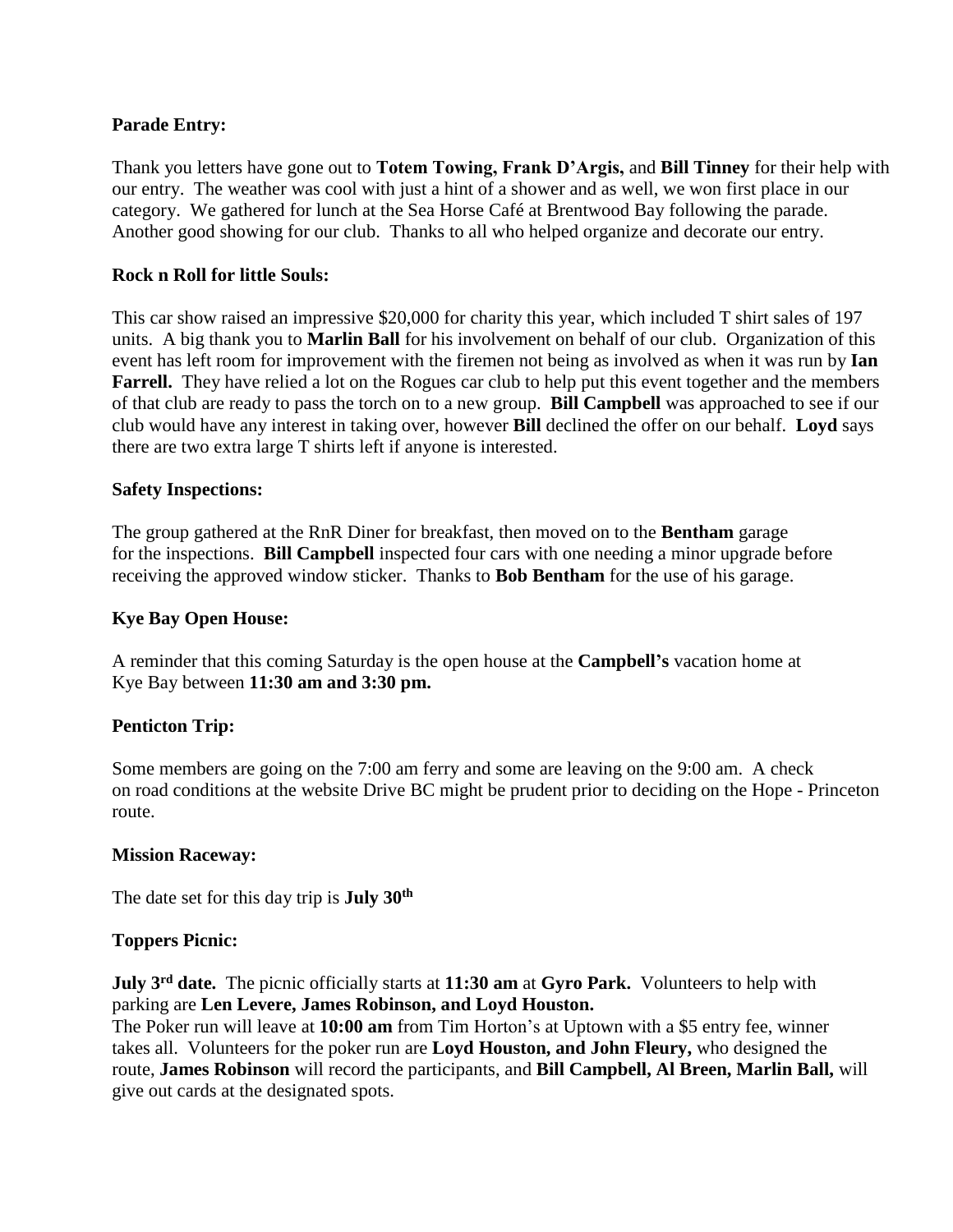**Bob Bentham** has arranged with the Torquemasters to bring their trailer including a barbeque. We will offer burgers, dogs, and drink, with the meal by donation ( suggested at \$5.00 ) and all the proceeds will go to a charity of our choice. He has also contacted the owner of the Red Barn who has volunteered to give us all the fixins at cost. Our club will finance the cost of the food.

## **Motion: That our club is authorized to spend up to \$200.00 to cover the food costs for the picnic.**

Made by **Bill Campbell**, seconded by **Marlin Ball**. **All in favour, none opposed, carried.** 

# **B R E A K --- 50/50 draw this evening won by Darin Leek who took home half of \$66.00**

### **Old Business cont'd:**

### **Christmas Dinner/dance:**

**Gord Strongman** has sent info to **Bill Campbell** regarding the menu for the evening meal.The list of dishes for the buffet was read out and it included a very good selection to choose from. **Bob Bentham** will follow up with canned music provider from last year on nailing down the Dec. 9<sup>th</sup> date.

### **New Business:**

**Upcoming car shows:**

**June 25 -- Car Show at Berwick House Royal Oak, Elk Lake Drive, 12 noon – 2:00pm July 9th – Lyall Street Garage – Saturday, 10am – 3pm, OPEN, fundraiser for ALS July 16th – Show & Shine, Swap meet – Saturday, 10am – 2:00pm, at Sooke River Campgrounds July 17th - Ford & Friends at Heritage Acres – Sunday, 9am – 3:00pm July 24th - Deuce Days at the Inner Harbour**

**Al Clark** has negotiated with the Empress in exchange for leaving both entry and exit d/ws open during this event, that the hotel owners will allow 20 cars to be parked on their grass area. **\*\*\*For the club volunteers who are assisting with parking it is a 4:00 am arrival time. \*\*\*** 

### **Barbeque at the Victorian:**

As requested by the administration staff at the Victorian, we have settled on **Saturday, August 20th** to have a mini car show and barbeque with the residents of the facility. A show of hands indicated that between 12 and 15 members present this evening plan to attend. **James Robinson** passed on to **Brigette Larsen** that about 24 – 30 members and their wives will attend. All planning and preparation will be done by the Victorian Staff. Times will be between **11:00am – 2:00pm**.